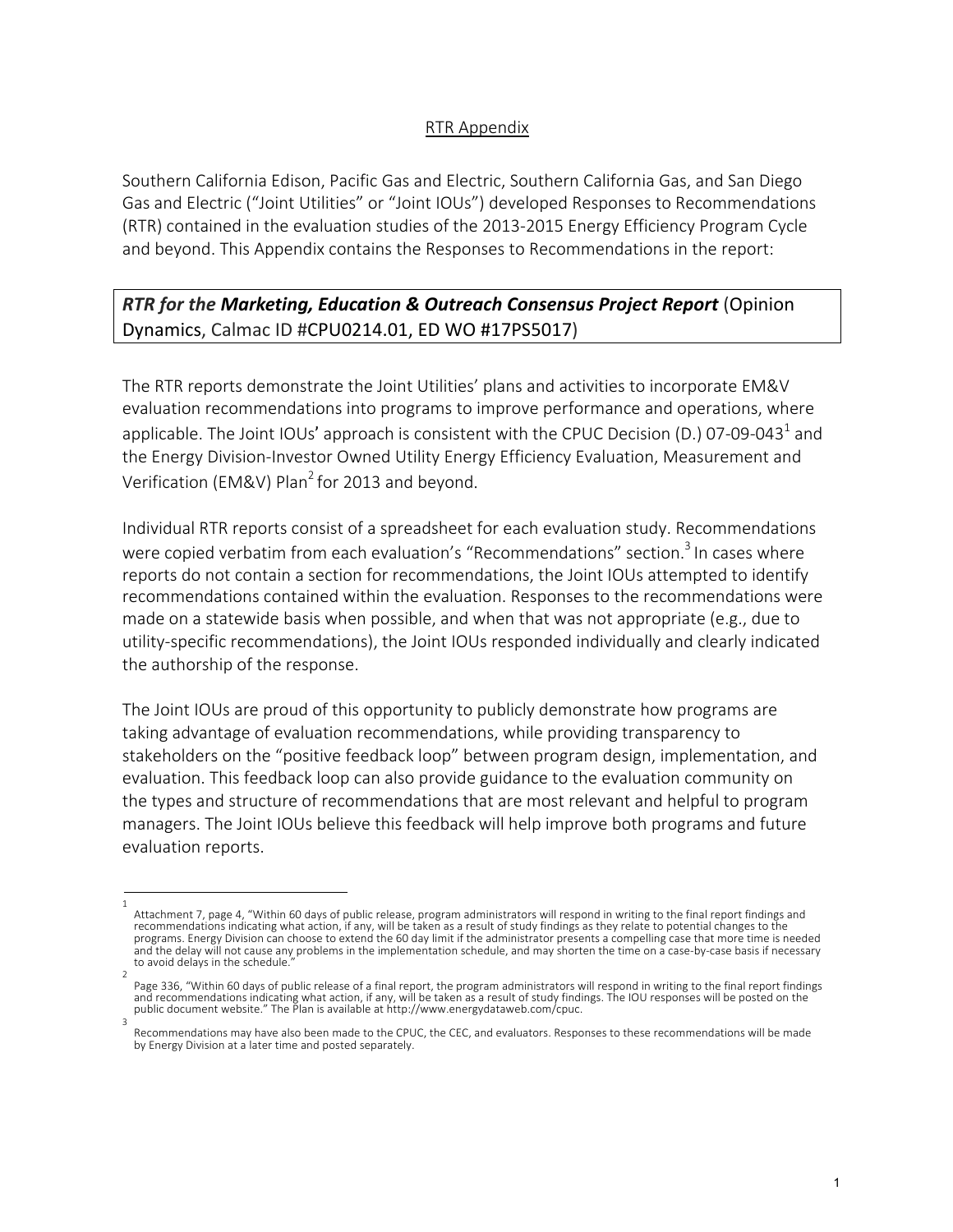n, or indicate that it's under further review.

ing tracking efforts and objectives. It would be more ation & Outreach Effectiveness Assessment: Annual  $\theta$  metrics are already being tracked and by whom, as example, many of the core metrics in the report are luate DDB's effectiveness. Therefore, they are not

Benergy Division third-party evaluations during the camevements of the SW campaign during the hiatus. DDB effectiveness of messaging and media investments for analytics to track campaign effectiveness and believes

management purposes, and therefore believe all appliropriate to track the same metrics as the SW imple-

ators to help with tracking longitudinal metrics per the rics and recommended metrics.

tely actionable, as they only list high-level concepts that is a concept for which there are many possible definithodology is necessary to compare data on an "apples-

an awareness of lead generation in the SW MEO Proand the Implementer began early in the program, sevl IOUs are eager to work with the CPUC to reinstate the above-mentioned evaluation hiatus.

## **DDB/IOU Joint Response to Recommendations (RTR) in Impact, Process, and Market Assessment Studies**

**Study Title:** Marketing, Education & Outreach Consensus Project Report

**Program:** ME&O

Author: Opinion Dynamics

**Calmac ID:** CPU0214.01

**ED WO:** 17PS5017

**Link to Report:** http://calmac.org/publications/California\_Marketing\_Education\_and\_Outreach\_Evaluation\_Consensus\_Project\_Report\_FINAL\_for\_CALMAC.pdf

| Item#          | Page # | <b>Findings</b>                                                                                                                                                      | <b>Best Practice /</b><br><b>Recommendations</b><br><b>(Verbatim from Final</b><br><b>Report)</b>                                                                                                                                                   | Recommendation<br><b>Recipient</b>                         | <b>Disposition</b>                         | <b>Disposition Notes</b>                                                                                                                                                                                                                                                                                                                                                                                                                                                                                                                                                                                                                                                                                                                                                                                                                                                                                                                                                                                                                                                                                                                                                                                                                                                                                                                                                                       |
|----------------|--------|----------------------------------------------------------------------------------------------------------------------------------------------------------------------|-----------------------------------------------------------------------------------------------------------------------------------------------------------------------------------------------------------------------------------------------------|------------------------------------------------------------|--------------------------------------------|------------------------------------------------------------------------------------------------------------------------------------------------------------------------------------------------------------------------------------------------------------------------------------------------------------------------------------------------------------------------------------------------------------------------------------------------------------------------------------------------------------------------------------------------------------------------------------------------------------------------------------------------------------------------------------------------------------------------------------------------------------------------------------------------------------------------------------------------------------------------------------------------------------------------------------------------------------------------------------------------------------------------------------------------------------------------------------------------------------------------------------------------------------------------------------------------------------------------------------------------------------------------------------------------------------------------------------------------------------------------------------------------|
|                |        |                                                                                                                                                                      |                                                                                                                                                                                                                                                     | If incorrect,<br>please indicate and<br>redirect in notes. | Choose:<br>Accepted,<br>Rejected, or Other | Examples:<br>Describe specific program change, give reason for rejection,                                                                                                                                                                                                                                                                                                                                                                                                                                                                                                                                                                                                                                                                                                                                                                                                                                                                                                                                                                                                                                                                                                                                                                                                                                                                                                                      |
| $\mathbf{1}$   | 33     | Experts and key stake-<br>holders agree on a core<br>set of metrics for as-<br>sessing the achievement<br>of prioritized statewide<br>ME&O campaign objec-<br>tives. | The SW implementer<br>should track core met-<br>rics that support the<br>formative evaluation of<br>campaign messaging<br>and content.<br>PAs should begin to<br>track core metrics for<br>their own internal cam-<br>paigns where applica-<br>ble. | DDB and all PAs                                            | Other                                      | The recommendation does not seem to reflect full awareness of existing<br>useful for Opinion Dynamic's table of core metrics ("Marketing, Education<br>Performance Report" draft, April 7, 2020, p. 4.) to indicate which core n<br>well as which new core metrics should be tracked, and by whom. For ex<br>tracked by the ED evaluation contractor because they are used to evaluation<br>tracked by DDB.<br>DDB also notes that there were staffing changes as well as a hiatus in Er<br>paign. DDB did not receive assessment feedback from ED on the achiev<br>did contract with an independent firm (Millward Brown) to track the eff<br>program management purposes. In addition, DDB uses monthly web an<br>all applicable core metrics are currently being tracked.<br>The IOUs track operational KPIs and goals that are sufficient for IOU ma<br>cable IOU core metrics are being tracked. It may not be useful or approp<br>menter or the CPUC evaluator.<br>Both DDB and the IOUs support continuing discussions with ED evaluate<br>CPUC's original intent and to identify any gaps between existing metrics<br>The IOUs note that the recommended core metrics are not immediately<br>need to be translated into useable metrics. For example, "awareness" is<br>tions and measures. Additionally, using a consistent quantification meth<br>to-apples" basis across campaigns. |
| $\overline{2}$ | 33     | Experts and key stake-<br>holders have differing<br>views on the importance<br>of assessing campaign at-<br>tribution.                                               | The CPUC and its evalu-<br>ation team should begin<br>conversations on the at-<br>tribution approach.                                                                                                                                               | <b>CPUC</b>                                                |                                            |                                                                                                                                                                                                                                                                                                                                                                                                                                                                                                                                                                                                                                                                                                                                                                                                                                                                                                                                                                                                                                                                                                                                                                                                                                                                                                                                                                                                |
| 3              | 33     | Stakeholders disagree<br>about the role of the SW<br>campaign in lead genera-<br>tion.                                                                               | The PAs, CPUC, and the<br>SW implementer should<br>begin discussions on                                                                                                                                                                             | CPUC, DDB, and<br>all PAs                                  | Accepted                                   | The recommendation to "begin discussions" does not seem to reflect are<br>gram. A discussion about tracking between the IOUs, Energy Division, a<br>eral years ago. Now that an ED evaluator has been hired, DDB and the I<br>tracking and reporting process that had to be postponed during the abo                                                                                                                                                                                                                                                                                                                                                                                                                                                                                                                                                                                                                                                                                                                                                                                                                                                                                                                                                                                                                                                                                           |